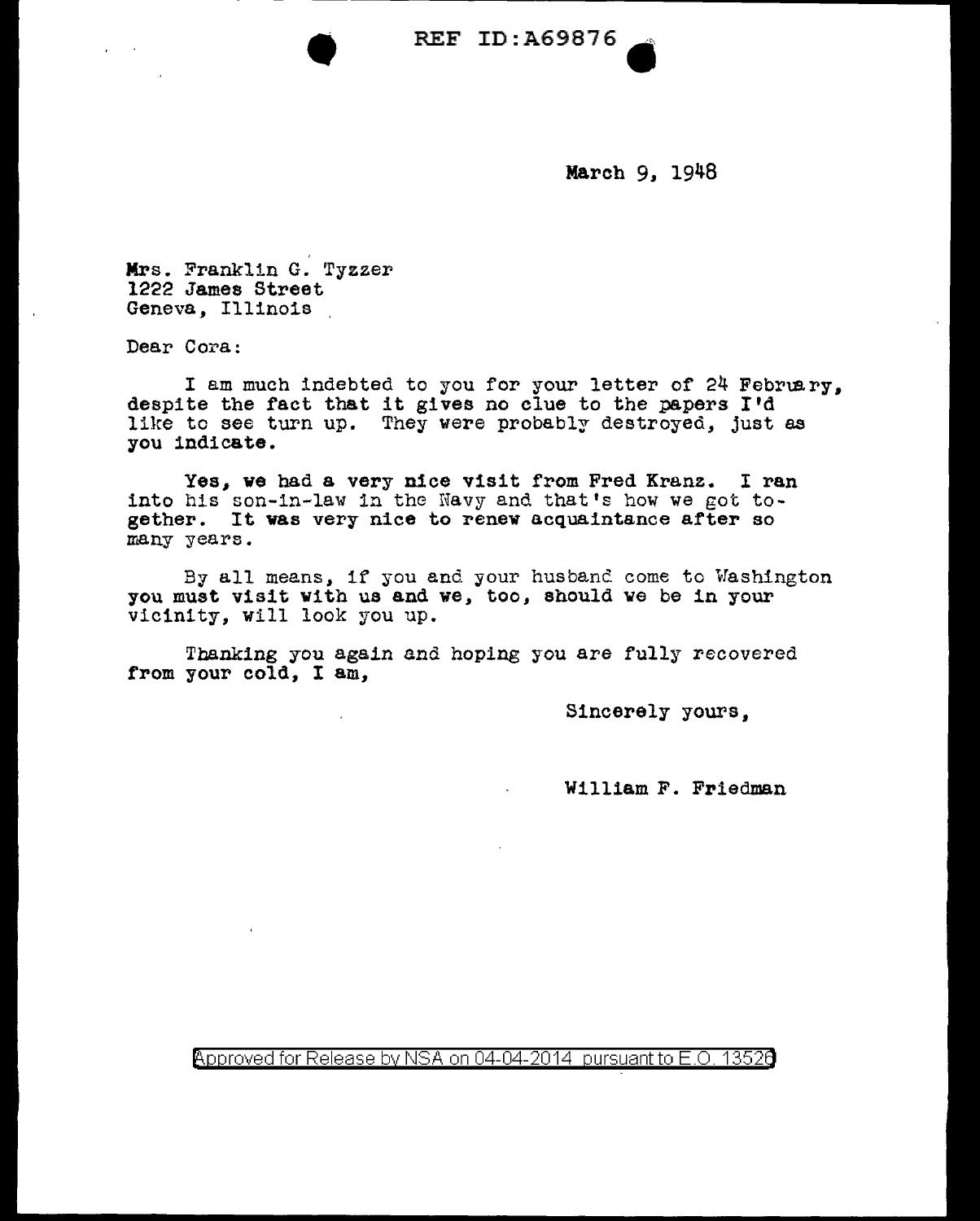• REF ID:A69876

lfRS. FRANKLIN G. TYZZER 1222 JAMES STREET GENEVA, ILLINOIS

Feb. 24, 1948

Mr. William F. Friedman Headquarters Army Security Agency Washington 25, D.C.

Dear Billy:

It was a pleasant surprise to receive your letter on February 16. I am just recovering from the flu and a miserable sinus cold. hence the delay in respording to your letter.

I wish I could give you some definite information regarding the disposition of the cipher material to which you refer, but unfortunately I cannot. The papers were kept intact until after the Colonel's death. Miss Cumming made the final disposition of the papers when I was not there. I really believe they were destroyed as I believe Liss Cumming did not went to have them circulated. At least, every-<br>thir.g of that neture has been cleared out at Riverbank, and Miss Tinberg said she had nothing to do with it.

Miss Cumming's death was a hideous shock to all her friends. She had been a freauent visitor at our home, and Franklin and  $\bar{\Gamma}$  were very fond of her. Franklin is an associate physicist at ArEour Research Foundation in Chicago.

Fred Kranz told us that he had a pleasant visit at your home last year. Fred is now married to a very dear friend of ours. No doubt you heard that Grace died suddenly about 5 years a.to. If Franklin and I ever get to Mashington we shall be glad to have a chat with you and Elizabeth. It was nice hearing from you. My best wishes to you and Elizabeth.

Sincerely yours,

Cora.

 $P_{\cdot}$  s.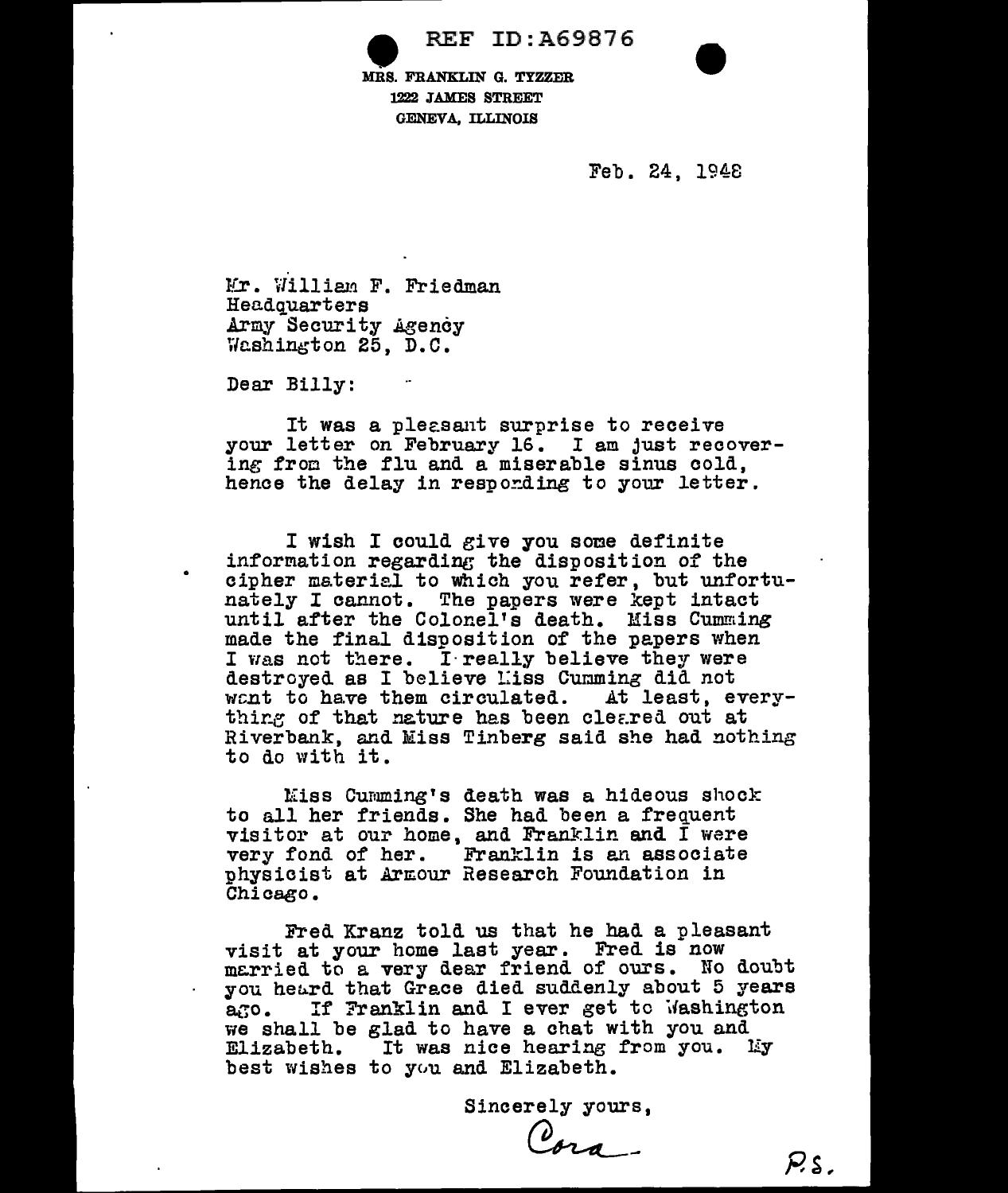100 : 总信题876  $\mathbb{R}\widehat{\otimes}\mathbb{H}^0\mathbb{R}^d$ 

**Contract Contract** 

**Contractor** 

and the contract of the

للمسامر وموسط للسبان المنافرة والمنادرة والمتعادية والمنافرة والمنافرة

Cor, to see us if y Ju ever get

**Contract**